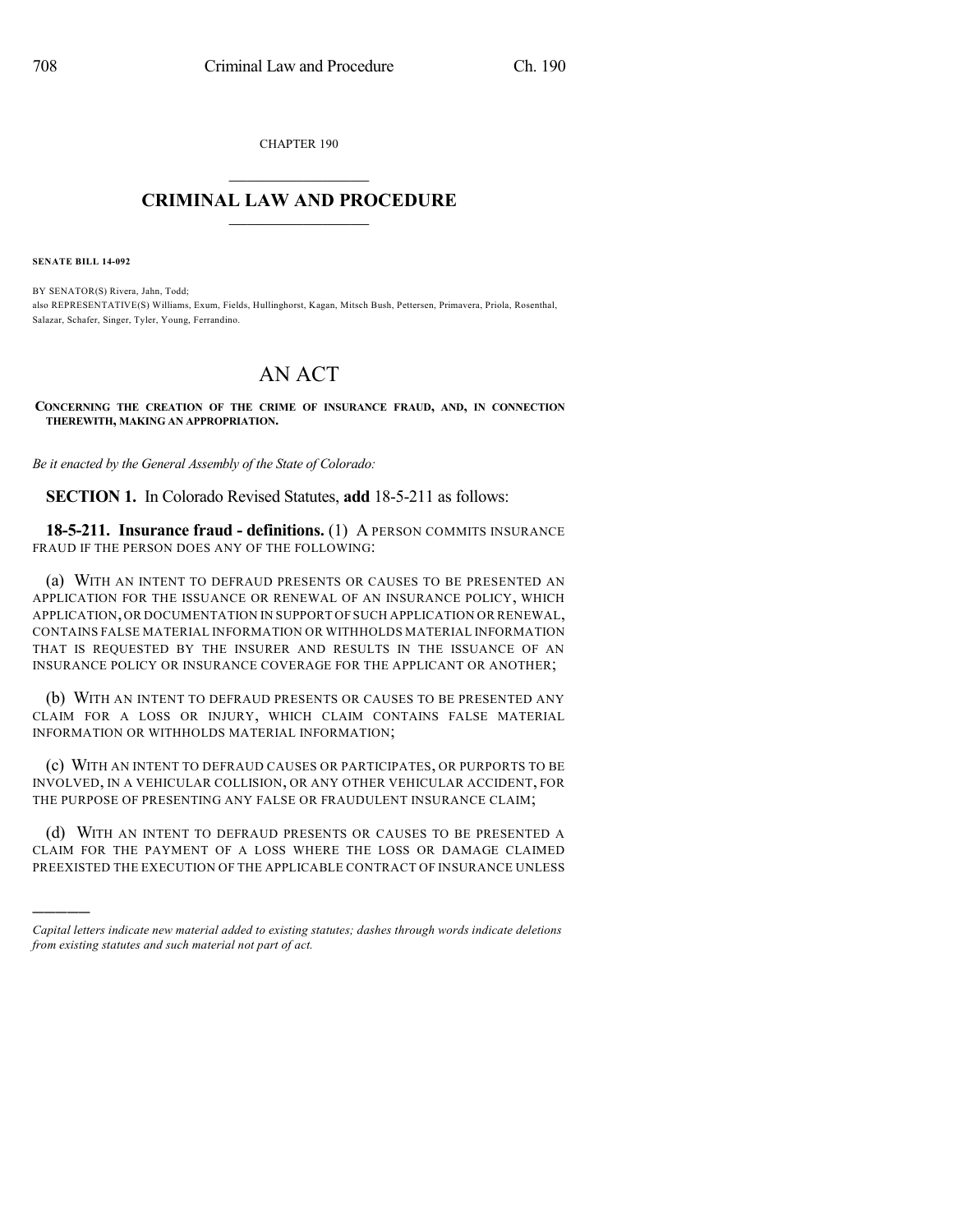OTHERWISE PERMITTED UNDER THE CONTRACT OF INSURANCE OR POLICY; OR

(e) WITH AN INTENT TO DEFRAUD PRESENTS OR CAUSES TO BE PRESENTED ANY WRITTEN, ORAL, OR ELECTRONIC MATERIAL OR STATEMENT AS PART OF, IN SUPPORT OF OR IN OPPOSITION TO, A CLAIM FOR PAYMENT OR OTHER BENEFIT PURSUANT TO AN INSURANCE POLICY,KNOWINGTHAT THE STATEMENT CONTAINS FALSE MATERIAL INFORMATION OR WITHHOLDS MATERIAL INFORMATION.

(2) AN INSURANCE PRODUCER OR AGENT OF AN INSURANCE PRODUCER COMMITS INSURANCE FRAUD IF HE OR SHE KNOWINGLY MOVES,DIVERTS,OR MISAPPROPRIATES PREMIUM FUNDS BELONGING TO AN INSURER OR UNEARNED PREMIUM FUNDS BELONGING TO AN INSURED OR APPLICANT FOR INSURANCE FROM A PRODUCER'S TRUST OR OTHER ACCOUNT WITHOUT THE AUTHORIZATION OF THE OWNER OF THE FUNDS OR OTHER LAWFUL JUSTIFICATION.

(3) AN INSURANCE PRODUCER OR AGENT OF AN INSURANCE PRODUCER COMMITS INSURANCE FRAUD IF HE OR SHE WITH AN INTENT TO DEFRAUD CREATES, UTTERS, OR PRESENTS A CERTIFICATE OR ANY OTHER EVIDENCE OF INSURANCE CONTAINING FALSE INFORMATION TO ANY PERSON OR ENTITY.

(4) INSURANCE FRAUD COMMITTED IN VIOLATION OF PARAGRAPH (a) OF SUBSECTION (1) OF THIS SECTION IS A CLASS 1 MISDEMEANOR. INSURANCE FRAUD COMMITTED IN VIOLATION OF PARAGRAPHS  $(b)$  to  $(e)$  of subsection  $(1)$  of this SECTION OR SUBSECTION  $(2)$  OR  $(3)$  OF THIS SECTION IS A CLASS 5 FELONY.

(5) THE COMMISSIONER OF INSURANCE SHALL REVOKE THE LICENSE TO CONDUCT BUSINESS IN THIS STATE OF ANY LICENSED INSURANCE PRODUCER UNDER ARTICLE 2 OF TITLE 10,C.R.S., WHO IS CONVICTED OF ANY PROVISION UNDER THIS SECTION.

(6) NOTHING IN THIS SECTION PRECLUDES A PROSECUTOR FROM PROSECUTING ANY OTHER OFFENSE.

(7) AS USED IN THIS SECTION, UNLESS THE CONTEXT OTHERWISE REQUIRES:

(a) "CLAIM" MEANS A DEMAND FOR MONEY, PROPERTY, OR SERVICES PURSUANT TO A CONTRACT OF INSURANCE AS WELL AS ANY DOCUMENTATION IN SUPPORT OF SUCH CLAIM WHETHER SUBMITTED CONTEMPORANEOUSLY WITH THE CLAIM OR AT A DIFFERENT TIME. A CLAIM AND ANY SUPPORTING INFORMATION MAY BE IN WRITTEN, ORAL, ELECTRONIC, OR DIGITAL FORM.

(b) "INSURANCE" HAS THE SAME MEANING AS DEFINED IN SECTION  $10-1-102(12)$ , C.R.S.

(c) "INSURANCE PRODUCER" HAS THE SAME MEANING AS DEFINED IN SECTION 10-2-103 (6), C.R.S.

(d) "INSURER" HAS THE SAME MEANING AS DEFINED IN SECTION 10-1-102 (13),C.R.S.

(e) "MATERIAL INFORMATION" IS A STATEMENT OR ASSERTION DIRECTLY PERTAINING TO AN APPLICATION FOR INSURANCE OR AN INSURANCE CLAIM THAT A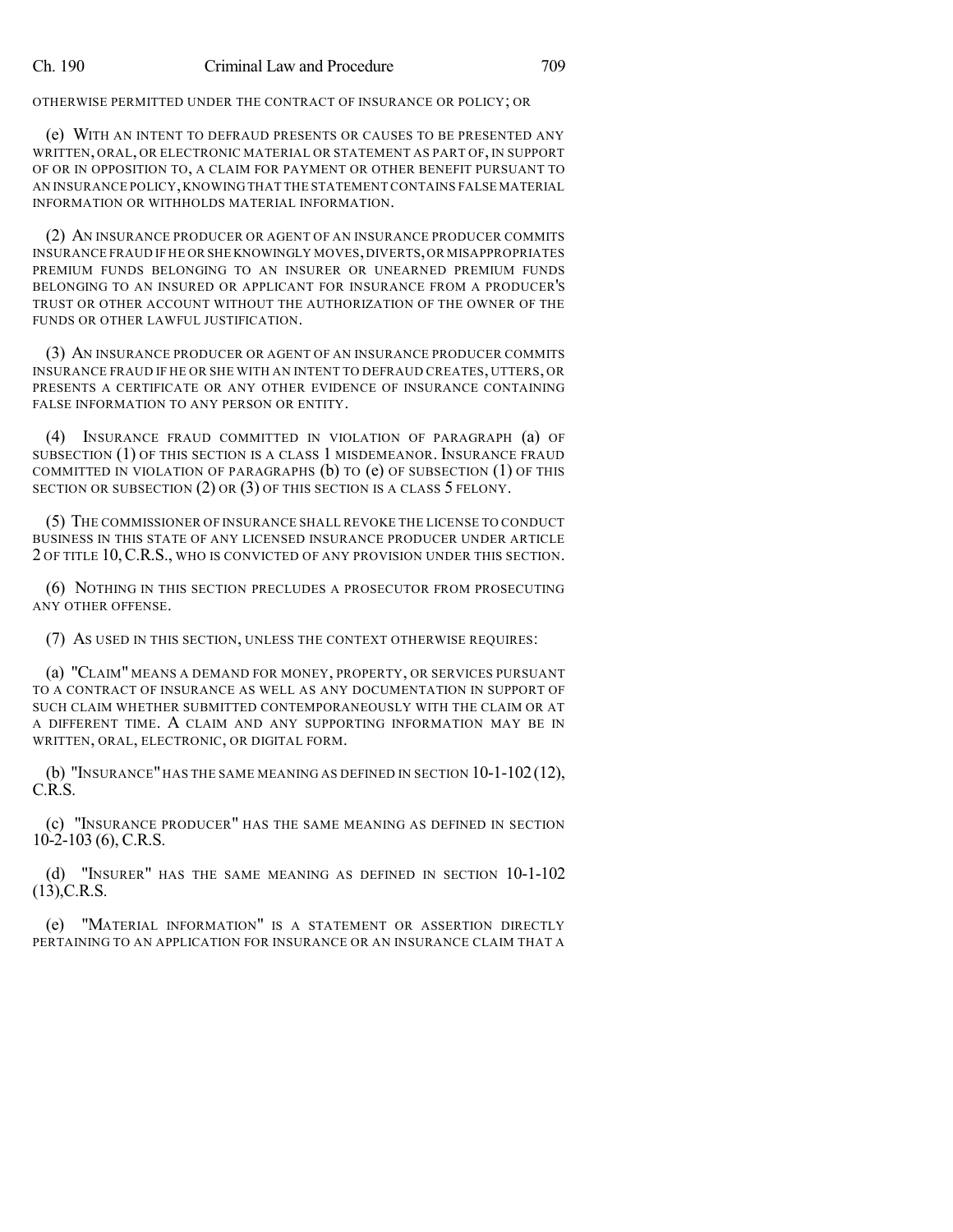REASONABLE PERSON MAKING SUCH AN ASSERTION KNOWS OR SHOULD KNOW WILL AFFECT THE ACTION, CONDUCT, OR DECISION OF THE PERSON WHO RECEIVES OR IS INTENDED TO RECEIVE THE ASSERTED INFORMATION IN A MANNER THAT WOULD DIRECTLY OR INDIRECTLY BENEFIT THE PERSON MAKING THE ASSERTION.

**SECTION 2.** In Colorado Revised Statutes, 10-2-801, **amend** (3); and **add** (1.5) as follows:

**10-2-801. Licenses- denial, suspension, revocation, termination - reporting of actions- definitions.** (1.5) THE COMMISSIONER SHALL REVOKE THE LICENSE OF AN INSURANCE PRODUCER LICENSEE IF,AFTER NOTICE TO THE INSURANCE PRODUCER LICENSEE AND AFTER A HEARING HELD IN ACCORDANCE WITH SECTIONS 24-4-104 AND 24-4-105, C.R.S., THE COMMISSIONER FINDS THAT THE LICENSEE WAS CONVICTED UNDER SECTION 18-5-211, C.R.S.

(3) (a) A producer or business entity shall report to the commissioner any administrative action taken against the producer in another jurisdiction or by another governmental agency in thisstate within thirty days after the final disposition of the matter. This report shall include a copy of the order, consent to order, or other relevant legal document.

(b) APRODUCER SHALL REPORT WITHIN THIRTY DAYS AFTER THE CONVICTION TO THE COMMISSIONER IF HE OR SHE IS CONVICTED UNDER SECTION 18-5-211, C.R.S.

**SECTION 3.** In Colorado Revised Statutes, 10-4-1002, **amend** (1.5) as follows:

**10-4-1002. Definitions.** As used in this part 10, unless the context otherwise requires:

 $(1.5)$  "Fraudulent insurance act" has the meaning set forth in section 10-1-128 OR MEANS THE COMMISSION OF INSURANCE FRAUD PURSUANT TO SECTION 18-5-211, C.R.S.

**SECTION 4.** In Colorado Revised Statutes, **add** 17-18-113 as follows:

**17-18-113. Appropriation to comply with section 2-2-703 - SB 14-092 repeal.** (1) PURSUANT TO SECTION 2-2-703, C.R.S., THE FOLLOWING STATUTORY APPROPRIATIONS, OR SO MUCH THEREOF AS MAY BE NECESSARY, ARE MADE IN ORDER TO IMPLEMENT SENATE BILL 14-092, ENACTED IN 2014:

(a) FOR THE FISCAL YEAR BEGINNING JULY 1, 2015, IN ADDITION TO ANY OTHER APPROPRIATION,THERE IS HEREBY APPROPRIATED TO THE DEPARTMENT,OUT OFANY MONEYS IN THE GENERAL FUND NOT OTHERWISE APPROPRIATED, THE SUM OF TWENTY-ONE THOUSAND FOUR HUNDRED EIGHTY-FOUR DOLLARS (\$21,484).

(b) FOR THE FISCAL YEAR BEGINNING JULY 1, 2016, IN ADDITION TO ANY OTHER APPROPRIATION,THERE IS HEREBY APPROPRIATED TO THE DEPARTMENT,OUT OFANY MONEYS IN THE GENERAL FUND NOT OTHERWISE APPROPRIATED, THE SUM OF NINETEEN THOUSAND SIX HUNDRED FORTY DOLLARS (\$19,640).

(2) THIS SECTION IS REPEALED, EFFECTIVE JULY 1, 2017.